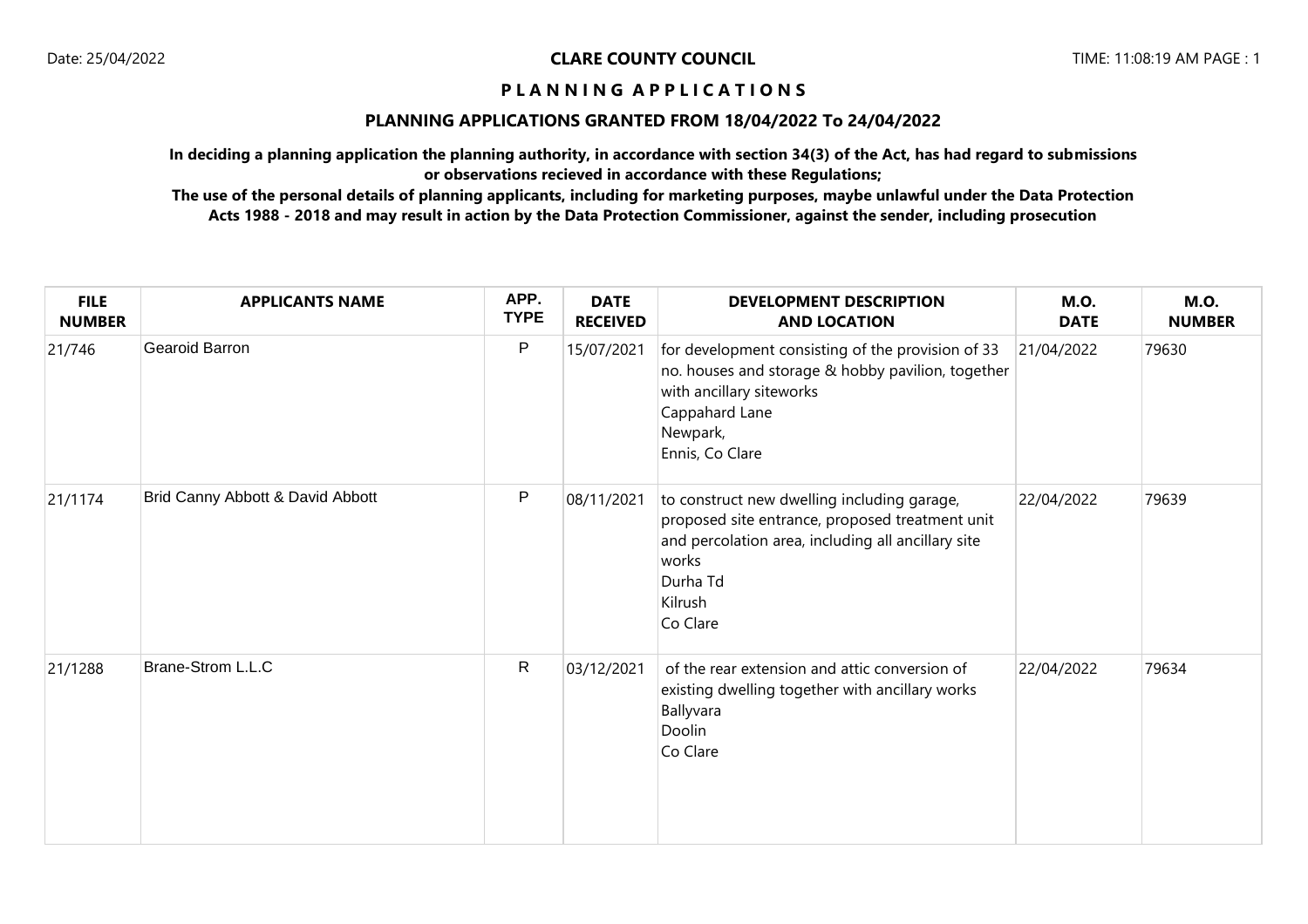# **PLANNING APPLICATIONS GRANTED FROM 18/04/2022 To 24/04/2022**

**In deciding a planning application the planning authority, in accordance with section 34(3) of the Act, has had regard to submissions or observations recieved in accordance with these Regulations;**

**The use of the personal details of planning applicants, including for marketing purposes, maybe unlawful under the Data Protection Acts 1988 - 2018 and may result in action by the Data Protection Commissioner, against the sender, including prosecution**

| 21/1372 | Deirdre & Tadhg Nihill | P | 22/12/2021 | the development will consist of one two-storey<br>dwelling house, wastewater treatment system,<br>percolation area, new site entrance, driveway and<br>all associated site works<br>Ardataggle,<br>O'Brien's Bridge,<br>Co Clare | 22/04/2022 | 79635 |
|---------|------------------------|---|------------|----------------------------------------------------------------------------------------------------------------------------------------------------------------------------------------------------------------------------------|------------|-------|
| 22/57   | Grainne Mangan         | P | 28/01/2022 | for the development which will consist of a<br>dwelling house and garage with proprietary<br>wastewater treatment system and percolation area<br>together with ancillary site works<br>Cahercannavan<br>Kilmihil<br>Co Clare     | 22/04/2022 | 79640 |
| 22/170  | Amy Roche              | P | 25/02/2022 | the development will consist of a dwelling house<br>and garage with proprietary wastewater treatment<br>system and polishing filter together with ancillary<br>site works<br>Lisket<br>Kilfenora<br>Co Clare                     | 19/04/2022 | 79625 |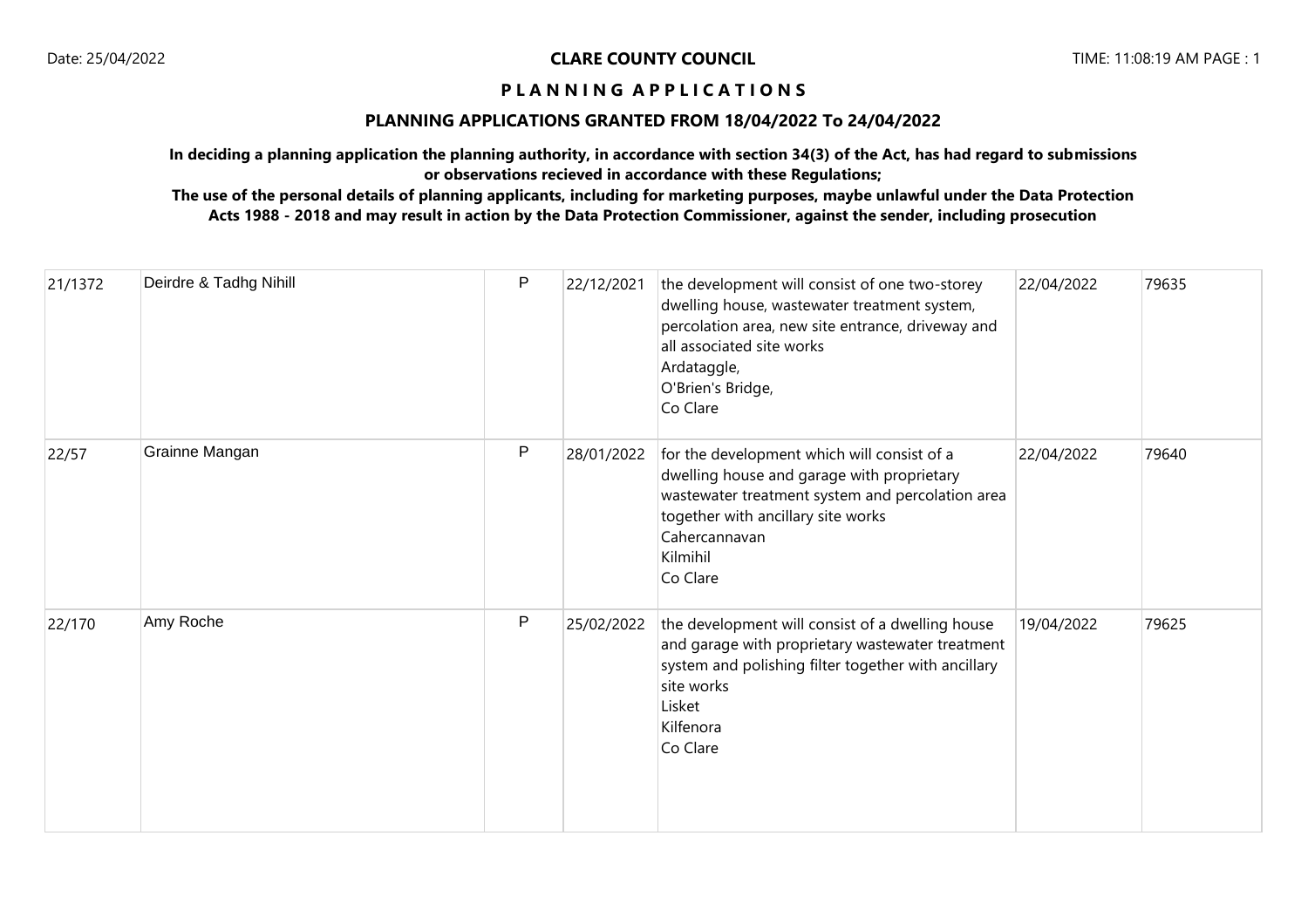# **PLANNING APPLICATIONS GRANTED FROM 18/04/2022 To 24/04/2022**

**In deciding a planning application the planning authority, in accordance with section 34(3) of the Act, has had regard to submissions or observations recieved in accordance with these Regulations;**

**The use of the personal details of planning applicants, including for marketing purposes, maybe unlawful under the Data Protection Acts 1988 - 2018 and may result in action by the Data Protection Commissioner, against the sender, including prosecution**

| 22/173 | Michael Hawes & Bernadette Crowe | P           | 28/02/2022 | for development which will consist of the<br>construction of a dwelling house, garage, a<br>proprietary waste water treatment system and<br>ancillary site works<br><b>Brickhill West</b><br>Cratloe<br>Co Clare                                                                                                                                               | 20/04/2022 | 79628 |
|--------|----------------------------------|-------------|------------|----------------------------------------------------------------------------------------------------------------------------------------------------------------------------------------------------------------------------------------------------------------------------------------------------------------------------------------------------------------|------------|-------|
| 22/176 | The Select Vestry of Killaloe    | P           | 28/02/2022 | the project consists of the conservation works to<br>the detached two storey, four bedroom, sandstone<br>built deanery. Works to include; interior alterations,<br>repair of original windows, repair or replacement of<br>roof tiles and landscaping. The Deanery is a<br>protected structure RPS No 445<br>The Deanery<br>Abbey Street<br>Killaloe, Co Clare | 22/04/2022 | 79637 |
| 22/177 | Liam Eustace                     | $\mathsf C$ | 01/03/2022 | P21/1164 to construct a two storey dwelling and<br>garden shed on the vacant serviced site<br>Site No. 6<br>Knockaderry Grove<br>Tulla Road, Ennis, Co Clare                                                                                                                                                                                                   | 22/04/2022 | 79638 |